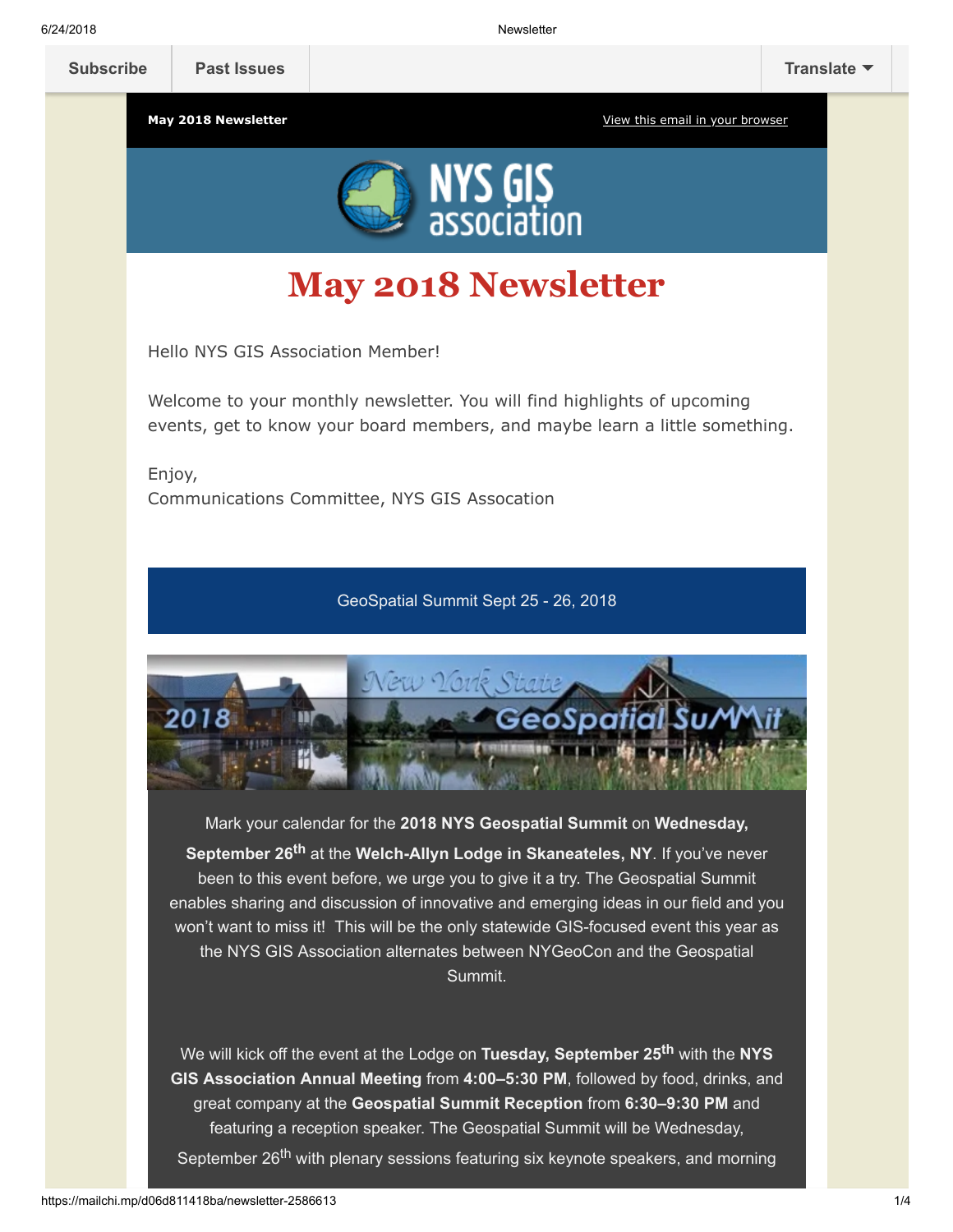[and afternoon pane](https://us9.campaign-archive.com/home/?u=79136ebe8b18b11ee073cc61c&id=787fea6e72)l discussions. This is the 10<sup>th</sup> Geospatial Summit and we have **[Subscribe](http://eepurl.com/c1OotD) Past Issues [Translate](javascript:;)**

an exciting lineup of speakers in the works.

The Summit is a unique event; we intentionally keep it small and intimate so that you can engage with the speakers and your peers throughout the event. The Welch-Allyn Lodge is a spectacular venue serving excellent food and is well suited for a day of "out of the box" thinking. I hope you will be among the first 200 to sign up, because we cannot accept additional registrations beyond that number. More details will be available on the Geospatial Summit website as they become available (), and remember to start the process of seeking **travel approval from your place of employment now**- sometimes that process can take months, and we would not want you to miss out. We look forward to seeing you there!

2018 NYSGIS Association Awards Program

*Do you know someone who is passionate about GIS, or an individual that has contributed to the betterment of the GIS community here in New York State? Here is your opportunity to give them recognition for their hard work!*

Submissions are now being accepted in the two award categories listed below. Review the NYSGISA [Awards Program Instructions and Procedures](https://res.cloudinary.com/nysgisassociation/image/upload/v1525443107/2018-NYSGISAwardProgram_Procedures_r6cuv3.pdf) for details on each award, eligibility requirements, and procedures for submitting a nomination. Nomination forms are available [here.](https://nysgis.net/Docs/Awards/2018/NYSGISA_Award_Form.docx) The deadline for submissions is September 5th, 2018.

Winners will be recognized for their achievements at the NYS Geospatial [Summit at the Welch-Allyn Lodge in Skaneateles NY, on Wednesday, Sep](https://geosummit.nysgis.net/2018/)tember 26th, 2018.

- **Individual Contributions to the Profession**
- **GIS Champion Award**

Feel free to contact the Awards Committee with any questions.

<https://www.nysgis.net/committees/awards/>

Thanks!

**Ross Baldwin,** [GISP](http://www.gisci.org/) **NYSGISA Awards Committee** [nygis77@gmail.com](mailto:nygis77@gmail.com)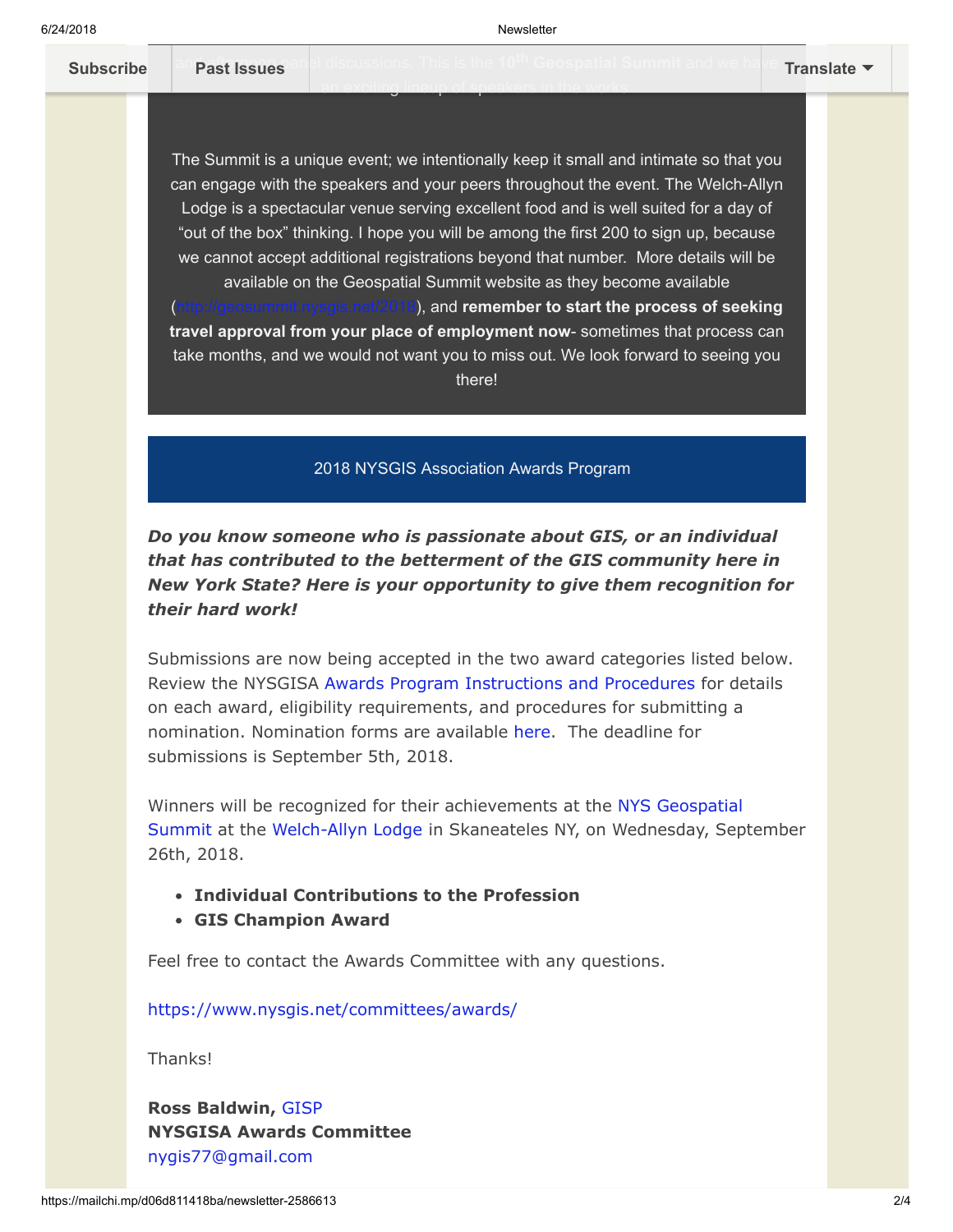| 6/24/2018        |                                     |                                                                 | <b>Newsletter</b>                                                                                                                                                                                                                   |             |
|------------------|-------------------------------------|-----------------------------------------------------------------|-------------------------------------------------------------------------------------------------------------------------------------------------------------------------------------------------------------------------------------|-------------|
| <b>Subscribe</b> | <b>Past Issues</b>                  |                                                                 |                                                                                                                                                                                                                                     | Translate ▼ |
|                  | website closer to the webinar date. |                                                                 | The webinar will be about shared GIS services across local government. For<br>more details and registration link, please watch your email or check the                                                                              |             |
|                  |                                     | <b>Webinars are Recorded</b>                                    |                                                                                                                                                                                                                                     |             |
|                  |                                     | our YouTube channel and on our website.                         | If you missed a webinar or would like to watch one again you can find them on                                                                                                                                                       |             |
|                  |                                     | our YouTube channel and on our website.                         | If you missed a webinar or would like to watch one again you can find them on                                                                                                                                                       |             |
|                  |                                     |                                                                 |                                                                                                                                                                                                                                     |             |
|                  |                                     | Have GIS News?                                                  |                                                                                                                                                                                                                                     |             |
|                  |                                     | Have GIS news you'd like to share? Email it to info@nysgis.net. |                                                                                                                                                                                                                                     |             |
|                  |                                     | End of Membership Year is Approaching                           |                                                                                                                                                                                                                                     |             |
|                  |                                     | busy. You'll be credited right through to June 30, 2019.        | June 30, 2018 is the last day of the 2018 membership year. How about<br>renewing now, crossing that item off of your To-Do list before summer gets                                                                                  |             |
|                  | organization we can become.         |                                                                 | Know anyone who is not a member? If they join now they'll be a member from<br>their join date through June 30, 2019! A few months for free. Who can resist<br>that? Please spread the word. The more members we have, the strong an |             |
|                  | Thank you!                          |                                                                 |                                                                                                                                                                                                                                     |             |

 $\bullet$ 

2

0

 $\mathbf O$ 

 $\bullet$ 

 $\bigcirc$